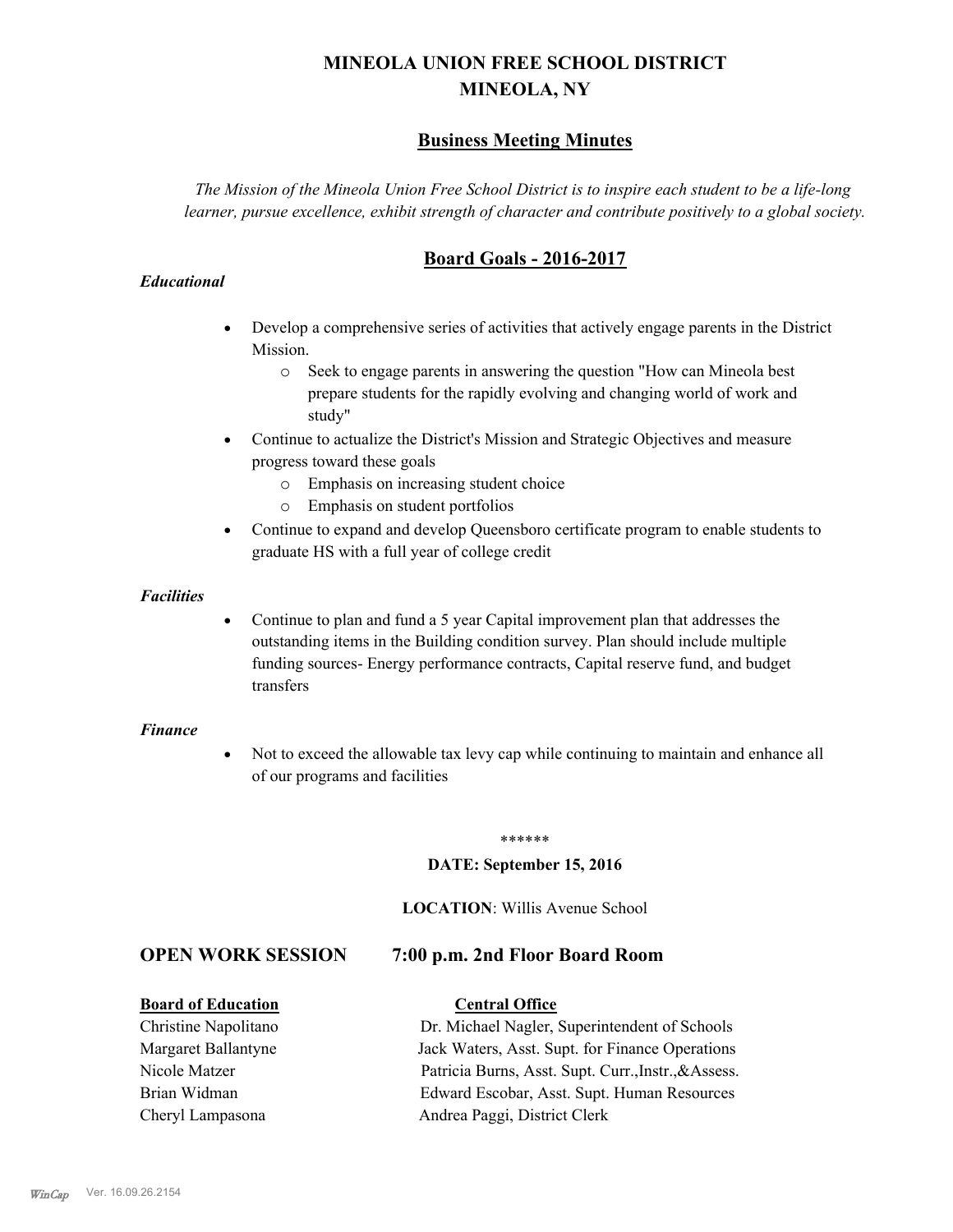# **A. Call to Order- 7:05 pm B. Pledge of Allegiance**

- **C. Reading of Mission-** Cheryl Lampasona
- **D. Moment of Silent Meditation**

# **E. Dais & Visitor Introductions**

# **F. High School Student Organization Report**

Tonight is the first Student Organization report for the 2016/2017 school year. The New SO representative, Danny gave the Board an update on all that is going on at the High School during the month of September. Danny stated that the High School experienced many changes over the summer, including the Fab Lab, three new classrooms, four classrooms were updated to innovative classrooms and new lockers. He stated that the students were happy that the new lockers will fit their coats and backpacks. The following are September events at the High School: 9/12- Service day and 9/11 ceremony, 9/13-Senior Parent Night, 9/16- Ribbon cutting for new turf field and track, 9/17 Volleyball tournament and 2pm football game, 9/20 Mini-College Fair (during the school day) and Financial Aid Information Night, 9/21 Cyber-Safety Presentation, 9/22 Guidance College Road Trip, 9/24 Homecoming, 9/18 and 9/25 Marching Band competitions and 9/27 PTSA McDonald Night Fundraiser. Dr. Nagler and the Board welcomed Danny and thanked him for his report.

Tonight, Dr. Nagler invited two of the Drum Majors from the Marching Band here to present to the Board. The Board welcomed Michelle VandeStouwe and Sarah McCarthy. They reported there is a new staff this year and the transition has gone well. They explained that the experience of being a member of Marching Band has resulted in many friendships and everyone works well together. As Drum Majors, they must take on a leadership role and help bring everyone together. They reported that the new show looks great and they are hoping for a strong season of performances. Being a member of the Marching Band requires a big commitment, including practice and performance time. Michelle thanked the Board for their support of the Marching Band. Christine Napolitano stated that she is always impressed with the Marching Band and she appreciates all of the time and effort that they put in. Dr. Nagler added that the Marching Band always makes Mineola very proud. He also expressed his appreciation for the Drum Majors stepping up and helping make the transition to the new staff a smooth one.

# **G. BOE Reports**

# **a. Comments from Board Trustees**

Cheryl Lampasona reported seeing many smiling faces at the events at Hampton and Jackson. She attended the PTA meeting at Jackson Avenue and reported that there was a full house.

Brian Widman attended the Jackson Avenue Welcome Back Social. He reported that he attended the Meadow Drive PTA Meeting and it was also a packed house. Mr. Widman will be at the Middle School Welcome Back Barbecue tomorrow night and will be helping serve food.

Nicole Matzer stated that she is happy to see all that is going on throughout the district. She will also be attending the MS Barbecue tomorrow. Ms. Matzer is happy that the Bus Loop has been completed and is in use at the Middle School. Nicole Matzer wished the Marching Band good luck at this weekend's competition.

Margaret Ballantyne reported a good turnout at the Hampton Street PTA meeting. She is looking forward to SEPTA's first meeting of the school year later this month. Dr. Ballantyne is looking forward to the Ribbon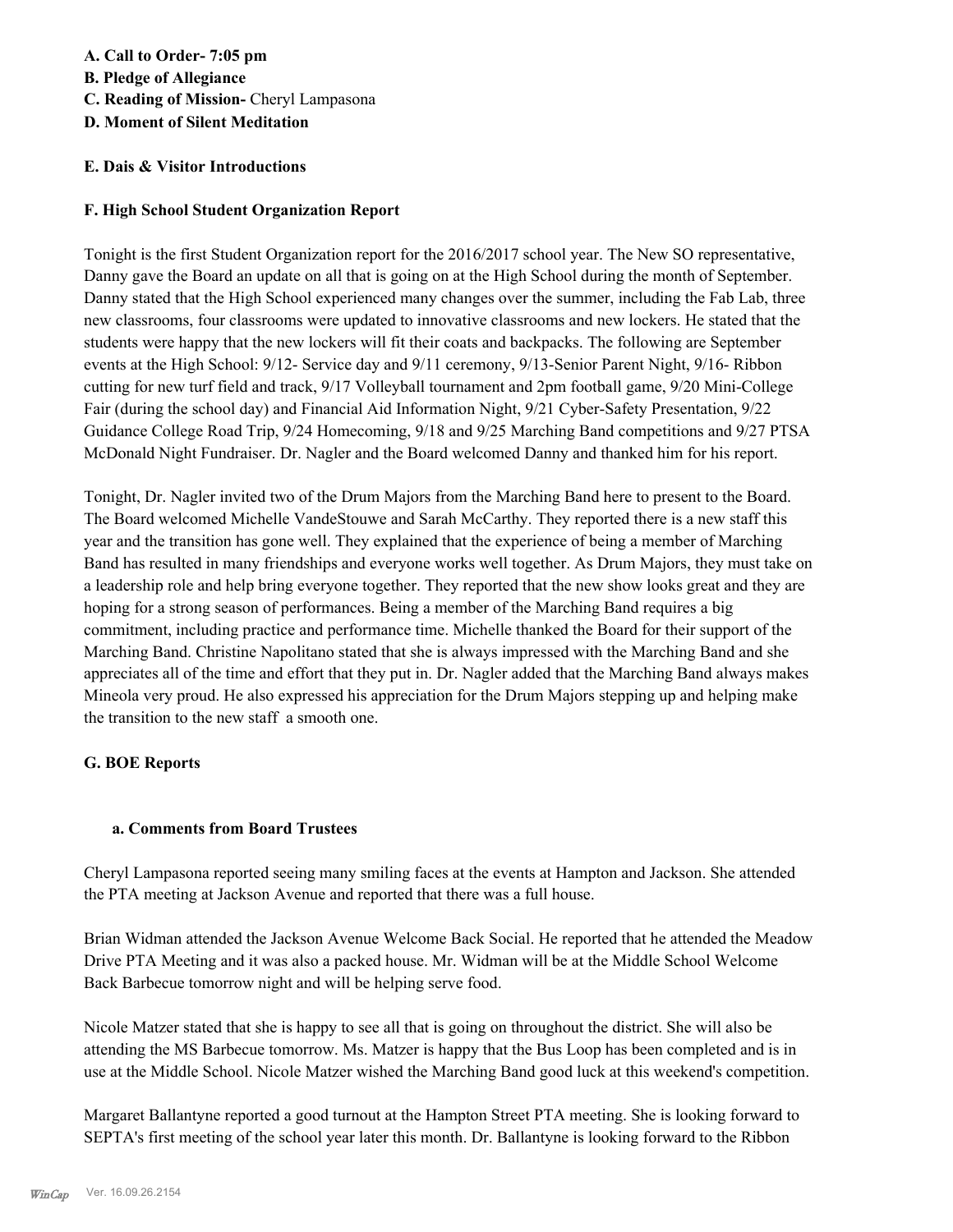Cutting Ceremony tomorrow. She is also excited about the Middle School bus loop.

# **b. Comments from Board President**

Christine Napolitano agreed that she is also excited about the Middle School Bus Loop. Ms. Napolitano reported that she attended the Day of Service and 9/11 ceremony at the High School on September 12th. This event is always very important to her and she was very impressed with the students who attended.

### **c. Comments from Superintendent**

Dr. Nagler stated that he too is very excited about the Ribbon Cutting Ceremony tomorrow. He is very proud of the track and field. The Superintendent reported that the District is ready to launch- Open Mic Mineola on the website. The purpose of this is to help keep the community informed and aware of all that is going on within the District. There will be short informational videos for people to view. Dr. Nagler received a letter from the IDA that there is a Hearing on 9/27 at 5:00pm regarding the PILOT at the old Corpus Christi site. Dr. Nagler or Mr. Escobar will be attending on behalf of the District. He reported that the bus lane at the Middle School is complete and the gates will be there tomorrow. This lane is for buses only, not for parent drop-offs or any other cars. Dr. Nagler stated that the landscaping at the Middle School will take place in the spring. The Fab Lab and Music Rooms at the High School are up and running but are not yet totally complete. He anticipates that they will be completed by the end of October. Dr. Nagler stated that Homecoming will take place on Saturday, September 24th.

# **H. Old Business**

There was no old business this evening.

#### **I. New Business**

#### **Employee Agreement**

**RESOLUTION # 18 - BE IT RESOLVED** that the Board of Education hereby appoints Marc Licht as the Interim Director of Guidance (at-will) for an indeterminate period of time during the period of the authorized personal leave of the incumbent Director of Guidance beginning September 12, 2016 until notified of termination by the District, but no later than December 31, 2016, and authorizes the Board President to execute an employment agreement with Mr. Licht, the terms of which have been reviewed by the Board of Education in Executive Session.

| <b>Motion:</b><br>Second: | Margaret Ballantyne<br>Brian Widman                                                              |     |      |
|---------------------------|--------------------------------------------------------------------------------------------------|-----|------|
| Yes:                      | Cheryl Lampasona<br>Brian Widman<br>Nicole Matzer<br>Margaret Ballantyne<br>Christine Napolitano | No: | None |

**Passed:** Yes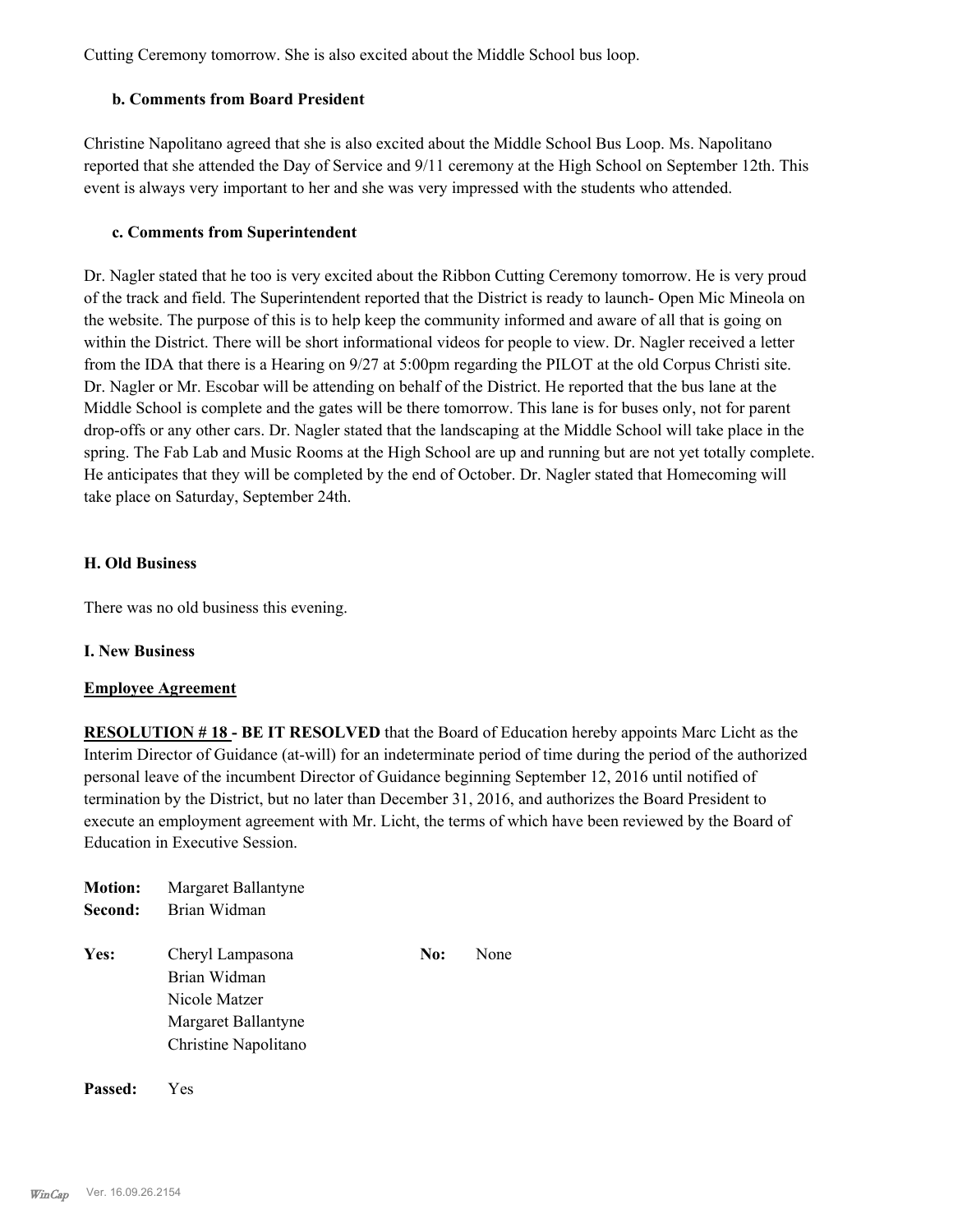# **J. Consensus Agenda**

**RESOLUTION # 19 - BE IT RESOLVED** that the Board of Education approves the consensus agenda items J.1.a. through J.6.b.2, as presented.

**Motion:** Nicole Matzer **Second:** Brian Widman

Discussion: Christine Napolitano stated that it is necessary to amend the Consensus Agenda to add a contract for approval. The Superintendent stated that it was a late submission but it is in need of immediate approval. The following is the item to be added:

# **J. 3. Instruction: Contracted:**

l. That the Board of Education approves the Assistive Technology Services Agreement between the Mineola UFSD and Abilities, Inc. d/b/a Kornreich Technology Center for the 2016-2017 school year.

A motion to amend was made by: Margaret Ballantyne and second by: Brian Widman. The Board was polled and all were in favor of amending the Consensus Agenda. The motion passed. There was no additional comment or discussion on the amended consensus agenda.

| <b>Yes:</b> | Cheryl Lampasona     | No: | <b>None</b> |
|-------------|----------------------|-----|-------------|
|             | Brian Widman         |     |             |
|             | Nicole Matzer        |     |             |
|             | Margaret Ballantyne  |     |             |
|             | Christine Napolitano |     |             |

**Passed:** Yes

# 1. **Accepting of Minutes**

That the Board of Education accepts the minutes of the September 1, 2016 Workshop Meeting as presented. a.

# 2. **Instruction**

- a. Leave(s) of Absence/Child Rearing
- That the Board of Education grants a request to Charyn Restituyo, for a Leave of Absence, for child-rearing purposes, using accumulated sick days, starting approximately December 5, 2016. 1.
- b. Appointments Instruction
- That the Board of Education approves to amend the appointment of Heather Hazen, to the position of part time (.6) Reading Teacher, effective August 31, 2016 to June 30, 2017 with a salary of .6 of MA+30, Step 10, \$100,680 equaling \$60,408. 1.
- That the Board of Education approves the appointment of Megan LaMantia, to the position of Probationary Elementary Teacher, effective August 31, 2016, with a salary of BA, Step 1, \$58,706 and a Probationary Period of August 31, 2016 to August 30, 2020. 2.
- That the Board of Education approves the appointment of Daniel Bailey, to the position of part time - paid hourly teacher, effective August 31, 2016 to June 30, 2017 with a salary of \$55.32 per hour. 3.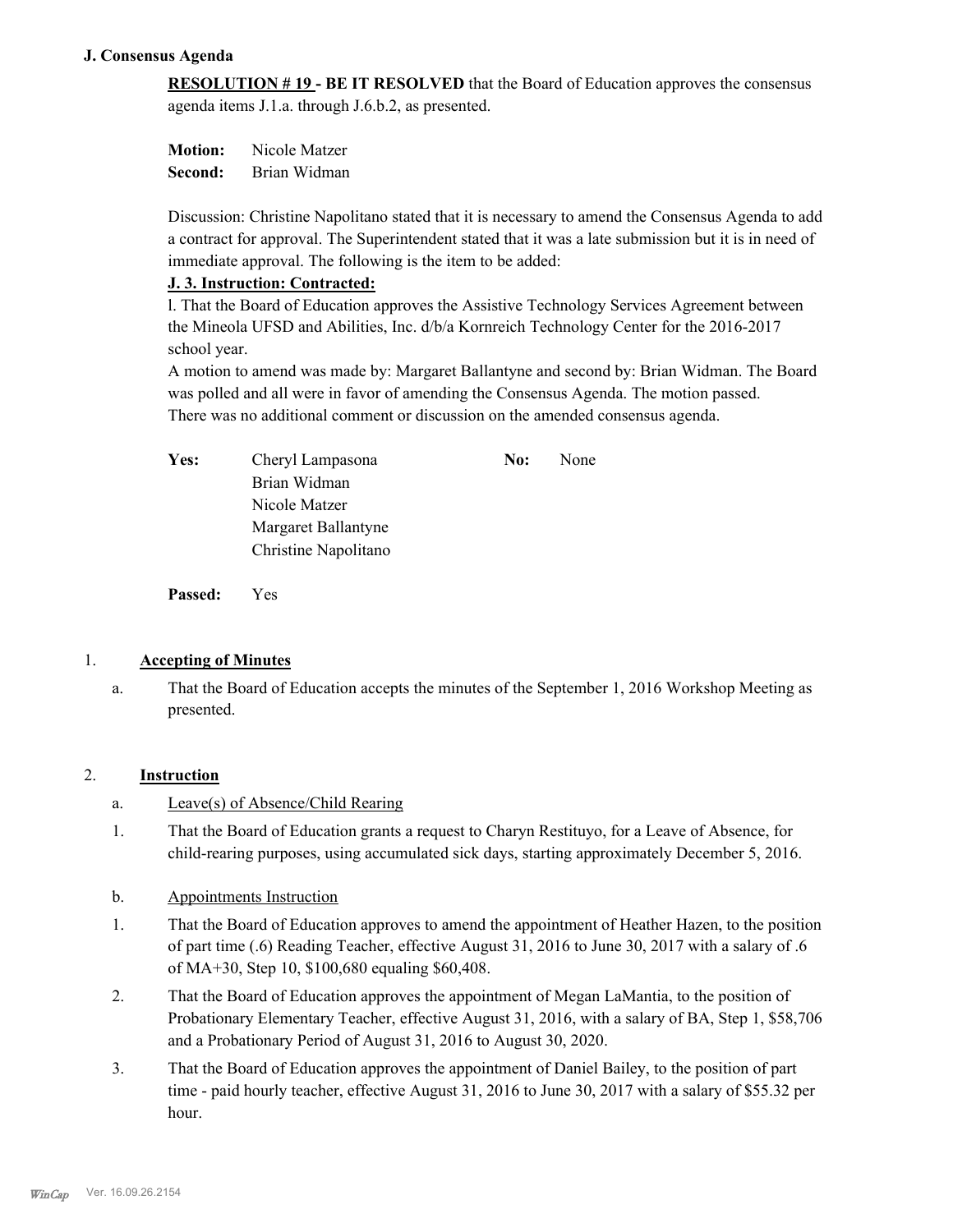- That the Board of Education approves the appointment of Melissa Jordan to the position of part time - paid hourly teacher, effective August 31, 2016 to June 30, 2017 with a salary of \$55.32 per hour. 4.
- That the Board of Education approves the appointment of Phyllis Klein to the position of part time - paid hourly Speech Teacher, effective August 31, 2016 to June 30, 2017 with a salary of \$55.32 per hour. 5.
- That the Board of Education approves the appointment of Carolyn Szydlowski to the position of part time - paid hourly teacher, effective August 31, 2016 to June 30, 2017 with a salary of \$55.32 per hour. 6.

#### Appointment(s) Sub Teacher per diem c.

That the Board of Education accepts the following individual(s) as Per Diem Substitute Teacher(s) for the current school year, at a daily rate of  $$100$  days  $0-10$ ,  $$110$  days  $11-20$ ,  $$120$  days  $21-30$ , \$130 day  $31+$ ; and retirees at a daily rate of \$125.00 per day, \$130 per day after 30 days.:

#### EMPLOYEE NAME EMPLOYEE CERTIFICATION

1. Karen C. Gutierrez Mathematics 7-12

- 
- 2. Lucas Klirsfeld Music
- 3. Robert Dean Social Studies 7-12

Appointment(S) Marching Band Staff That the Board of Education approves the following staff members for the Marching Band: d.

|     | <b>POSITION</b>              | <b>EMPLOYEE NAME</b>      | <b>STIPENDS</b> |
|-----|------------------------------|---------------------------|-----------------|
| 1.  | Marching Band Drill Writer   | Brandon F. Psenicka       | \$4,303.00      |
| 2.  | Marching Band Director       | <b>Christopher Toomey</b> | \$5,050.00      |
| 3.  | Marching Band Asst Director  | Zachary St. John          | \$2,868.00      |
| 4.  | Marching Band Wind Coach2    | Ana Ayala                 | \$1,793.00      |
| 5.  | Marching Band Wind Coach2    | Suzanne Sommerhalter      | \$1,793.00      |
| 6.  | Marching Band Percussion2    | James Dissinger           | \$1,793.00      |
| 7.  | Marching Band Percussion2    | John Citarella            | \$1,793.00      |
| 8.  | Marching Band Guard Coach5   | Samantha Giorgio          | \$2,151.00      |
| 9.  | Marching Band Guard Coach5   | Maxwell Braunstein        | \$2,151.00      |
| 10. | Marching Band Guard Coach5   | Kenneth Kamping           | \$2,151.00      |
| 11. | Marching Band Guard Coach5   | Jennifer Okserhorn        | \$2,151.00      |
| 12. | Marching Band Guard Coach5   | Luis Romero               | \$2,151.00      |
| 13. | Marching Band Percussion Dir | Michael Harris            | \$2,868.00      |
| 14. | Marching Band Guard Director | Lindsay Beaumont          | \$3,384.00      |

# 3. **Instruction: Contracted**

a. That the Board of Education approves the Speech Language Pathologist Consulting Agreement between the Mineola UFSD and Carol Sullivan, M.S., CCC for the 2016- 2017 school year.

b. That the Board of Education approves the Individual Provider Services Agreement between the Mineola UFSD and Richard Navon, M.D., for the 2016- 2017 school year.

c. That the Board of Education approves the Individual Audiological Services Agreement between the Mineola UFSD and Mary Harkin, Au.D. CCC/A, d/b/a Garden City Audiology for the 2016- 2017 school year.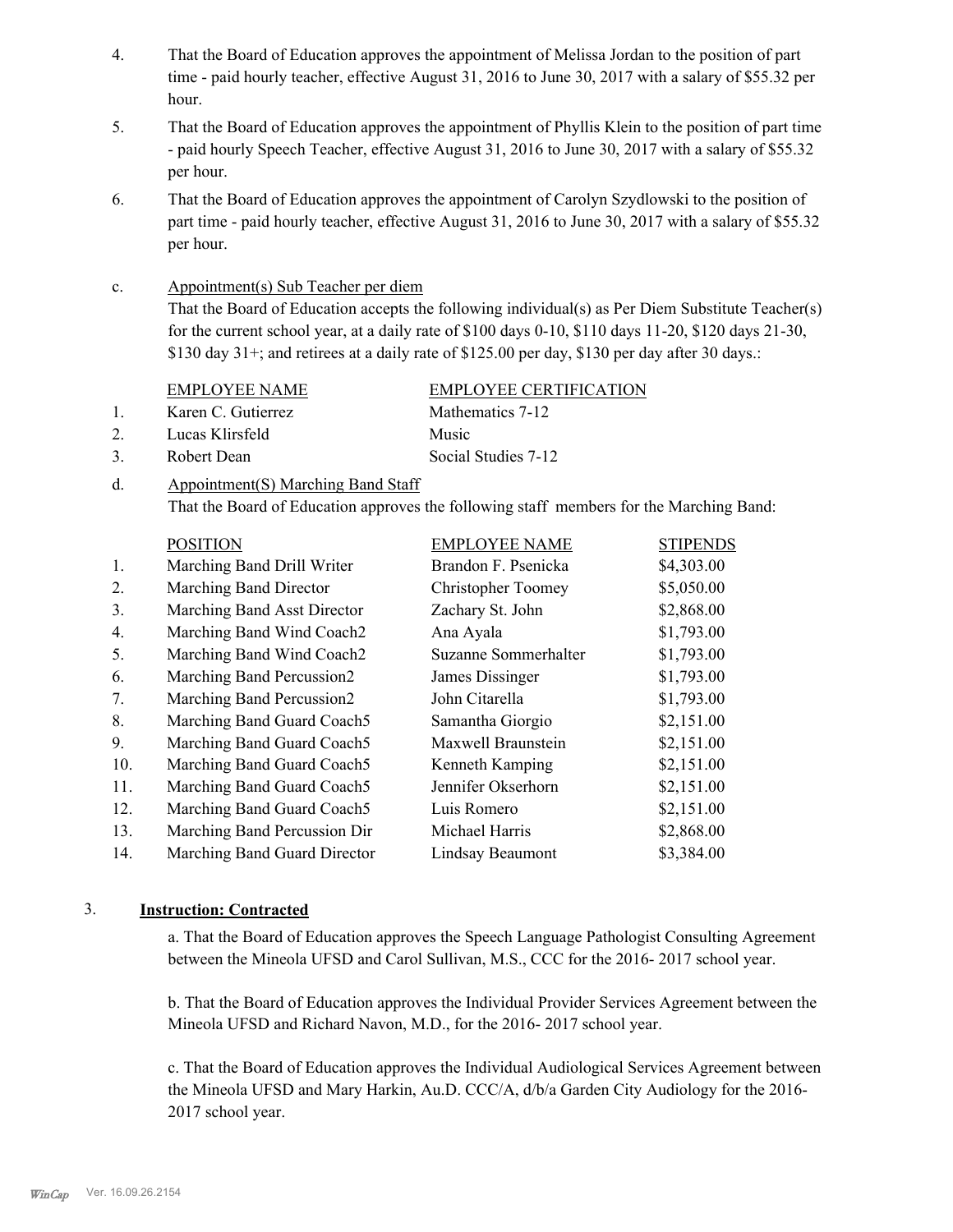d. That the Board of Education approves the Related Services agreement and Rider between the Mineola UFSD and Life's WORC Family Center for Autism for the 2016- 2017 school year.

e. That the Board of Education approves the Interpreter Services Agreement between the Mineola UFSD and Mill Neck Services for the Deaf for the 2016- 2017 school year.

f. That the Board of Education approves the Individual Related Services Agreement between the Mineola UFSD and Deborah J. Bousquet for the 2016- 2017 school year.

g. That the Board of Education approves the Instructional Services Agreement between the Mineola UFSD and Developmental Disabilities Institute for the 2016- 2017 school year.

h. That the Board of Education approves the Special Education Services Agreement for Parentally Placed Students between the Mineola UFSD and the Hicksville UFSD for the 2016- 2017 school year.

i. That the Board of Education approves the Academic Tutoring Services Agreement between the Mineola UFSD and Creative Tutoring Inc. for the 2016- 2017 school year.

j. That the Board of Education approves the Instructional Services Agreement between the Mineola UFSD and SCO Family of Services for the 2016- 2017 school year.

k. That the Board of Education approves the Interpreter Services Agreement/ Rider between the Mineola UFSD and World Class Language Solutions Inc. for the 2016- 2017 school year.

# 4. **Instruction: Student Actions**

That the Board of Education approves the following Out of State and /or Overnight field trips: a.

1. Marching Band: Phoenix, NY and Syracuse, NY: Friday, October 28, 2016 - Monday, October 31, 2016.

2. All State Conference, Rochester, NY, Thursday, December 1, 2016 - Sunday, December 4, 2016.

# 5. **Civil Service**

# a. Resignation(s)

That the Board of Education accept the resignation of Michael Milwich, 5 hour Bus Driver for Transportation, effective August 19, 2016. 1.

# b. Appointments

- That the Board of Education approve the appointment of Amanda Hagan to the position of Teacher Aide Substitute, effective August 31, 2016. Salary is \$13.95 per hour. 1.
- That the Board of Education approve the appointment of Mariela Knight to the position of Clerical Substitute, effective August 31, 2016. Salary is \$15.00 per hour. 2.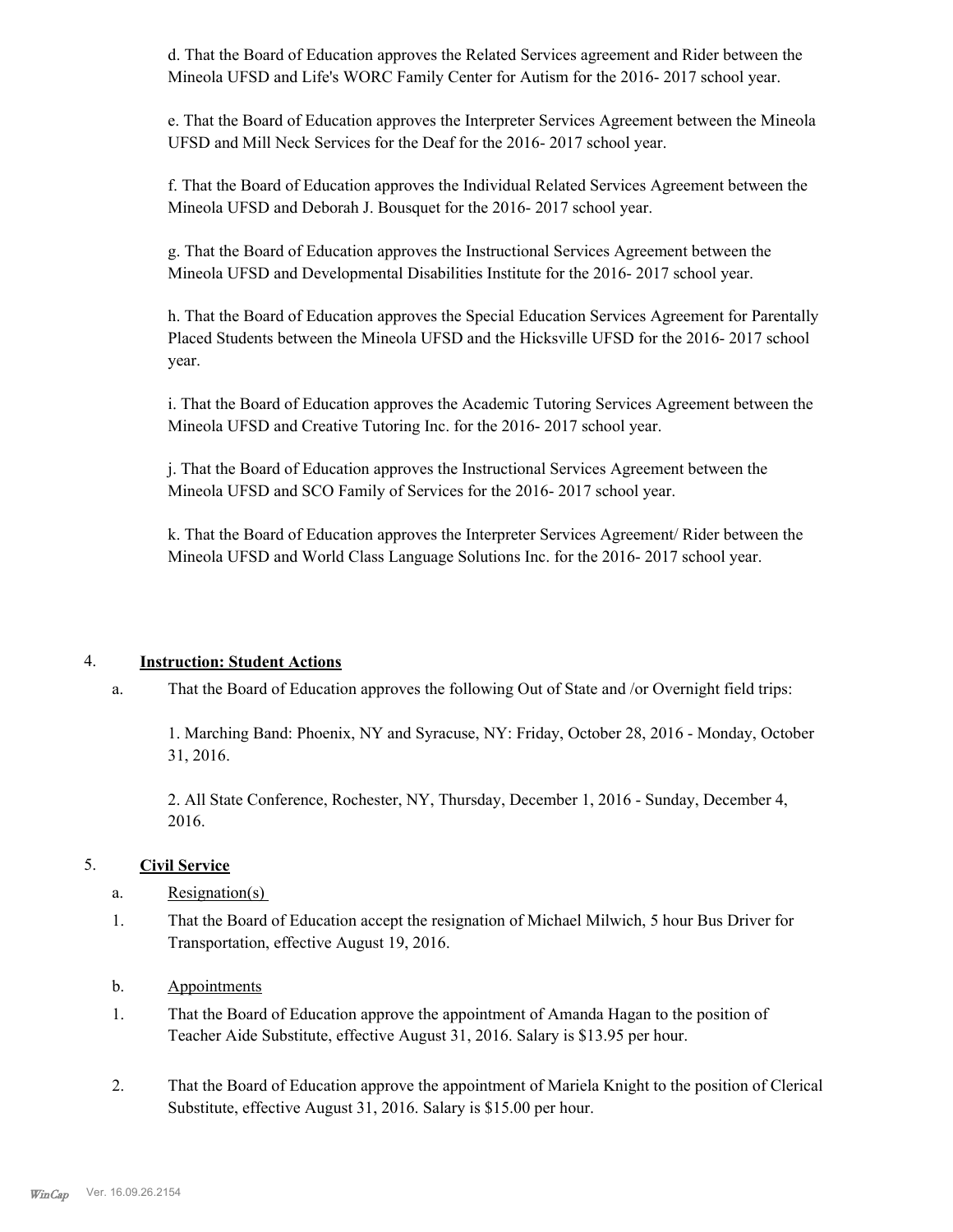- That the Board of Education approve the appointment of Laura Kwiatek, retired Steno Secretary, to the position of Clerical Substitute effective August 31, 2016. Salary is \$15.00 per hour. 3.
- That the Board of Education approve the appointment of Ronald Pierrot, from 10 month to 12 month Bus Driver, to replace Vivian DePascale who retired, effective September 19, 2016. Salary will be \$49,995 on Step 3. 4.
- That the Board of Education approve the appointment of Marta Saravia, from 10 month to 12 month Bus Driver, to replace Christine Pesce, who retired, effective September 19,2016. Salary will be \$51,268 on Step 4. 5.
- That the Board of Education approve the appointment of Cecil Meikle, from 10 month to 12 month Bus Driver, to replace James Carlson who retired, effective September 19, 2016. Salary will be \$56,372 on Step 8. 6.
- That the Board of Education approve the appointment of Daniel McNamara, from 5 hour to 10 month Bus Driver, to replace Cecil Meikle, effective September 16, 2016. Salary will be \$46,292 on Step 10. 7.
- That the Board of Education approve the appointment of Gustavo Rodriguez, from 5 hour to 10 month Bus Driver, to replace Ronald Pierrot, effective September 16, 2016. Salary will be \$44,333 on Step 9. 8.
- That the Board of Education approve the appointment of Vincent Sanseverino, from 5 hour to 10 month Bus Driver, to replace Marta Saravia, effective September 16, 2016. Salary will be \$44,333 on Step 9. 9.
- That the Board of Education approve the appointment of Nubia Garrido to the position of 5 hour Bus Driver in Transportation, effective September 19, 2016. Salary will be \$21,819 on Step 1; probation is 26 weeks. 10.
- That the Board of Education approve the appointment of Phillip Elefonte, to the position of Bus Driver Substitute effective September 19, 2016. Salary will be \$21.81 per hour. 11.
- That the Board of Education approve the appointment of Wendy Bonczek, to the position of 5 hour Bus Driver, to replace Michael Milwich, effective September 26, 2016. Salary will be \$21,819 on Step 1; probation is 26 weeks. 12.

# 6. **Business /Finance**

# a. **Treasurer's Report**

1. That the Board of Education accepts the Treasurer's report for the period ending June 30, 2016 and directs that it be placed on file.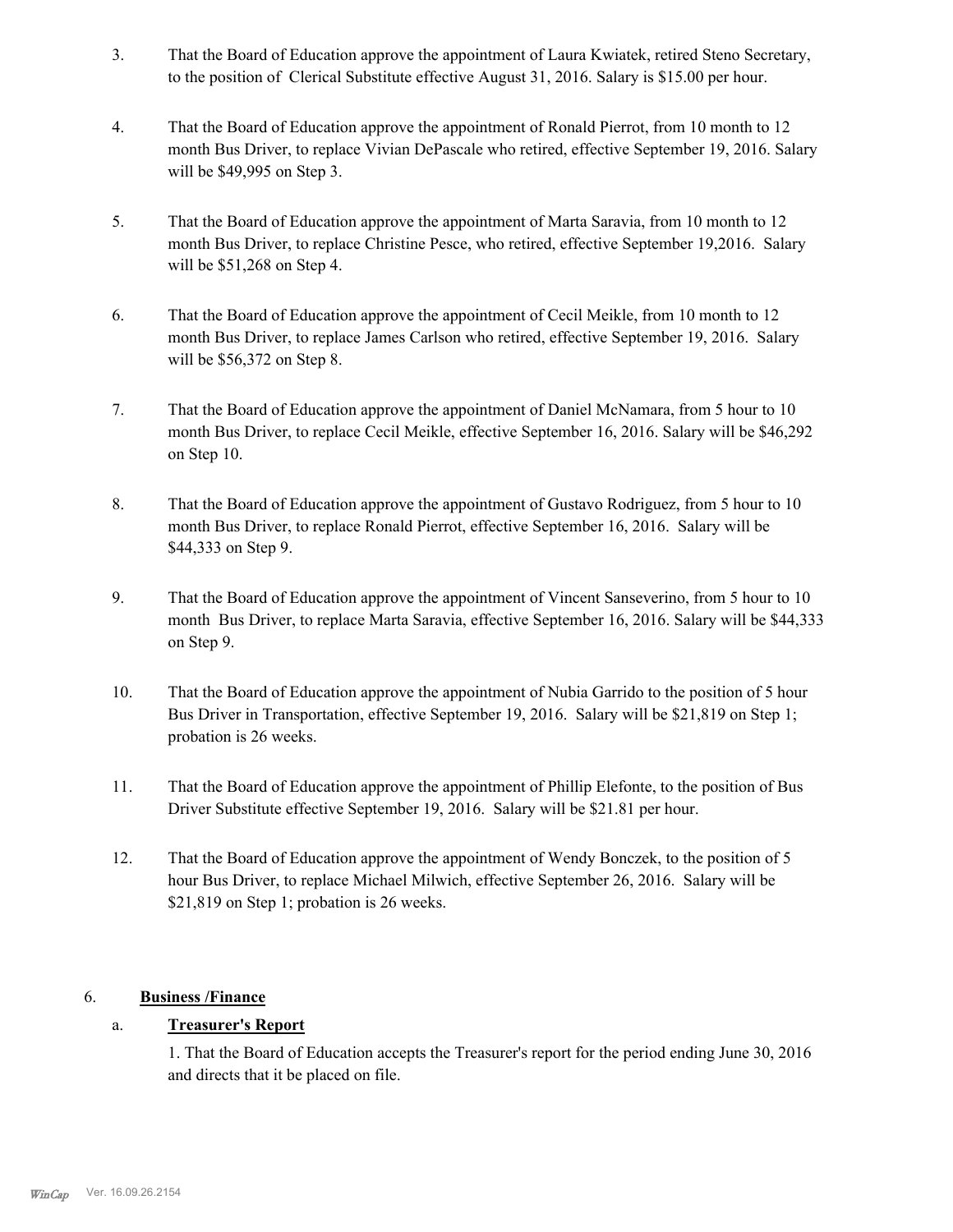2. That the Board of Education accepts the Treasurer's report for the period ending July 31, 2016 and directs that it be placed on file.

### b. **Approval of Invoices and Payroll**

1. That the Board of Education accepts the Invoices and Payroll for the period ending July 31, 2016

| $A/P$ Warrant # 1  | July 20, 2016 | \$1,329,154.05  |
|--------------------|---------------|-----------------|
|                    | Wires         | \$ 1,081,830.00 |
| $A/P$ Warrant # 1A | July 20, 2016 | \$159,825.40    |

**TOTAL EXPENSES \$ 2,570,809.45**

PAYROLL # 1 & # 2

| General | \$1,191,259.35 |
|---------|----------------|
| F Fund  | \$141,345.70   |

**TOTAL PAYROLL \$1,332,605.05**

2. That the Board of Education accepts the Invoices and Payroll for the period ending August 31, 2016

| $A/P$ Warrant # 2  | August 3, 2016  | \$777,994.97   |
|--------------------|-----------------|----------------|
| $A/P$ Warrant # 2A | August 4, 2016  | \$114,726.69   |
| $A/P$ Warrant # 3  | August 17, 2016 | \$445,102.73   |
| $A/P$ Warrant #4   | August 31, 2016 | \$1,553,943.31 |
|                    | Wires:          | \$801,825.00   |
|                    | Wires:          | \$65,831.19    |

**TOTAL EXPENSES \$ 3,759,423.89**

PAYROLL # 3 & # 4

| General | \$121,680.11 |
|---------|--------------|
| F Fund  | \$144,371.68 |

### **TOTAL PAYROLL \$1,266,051.79**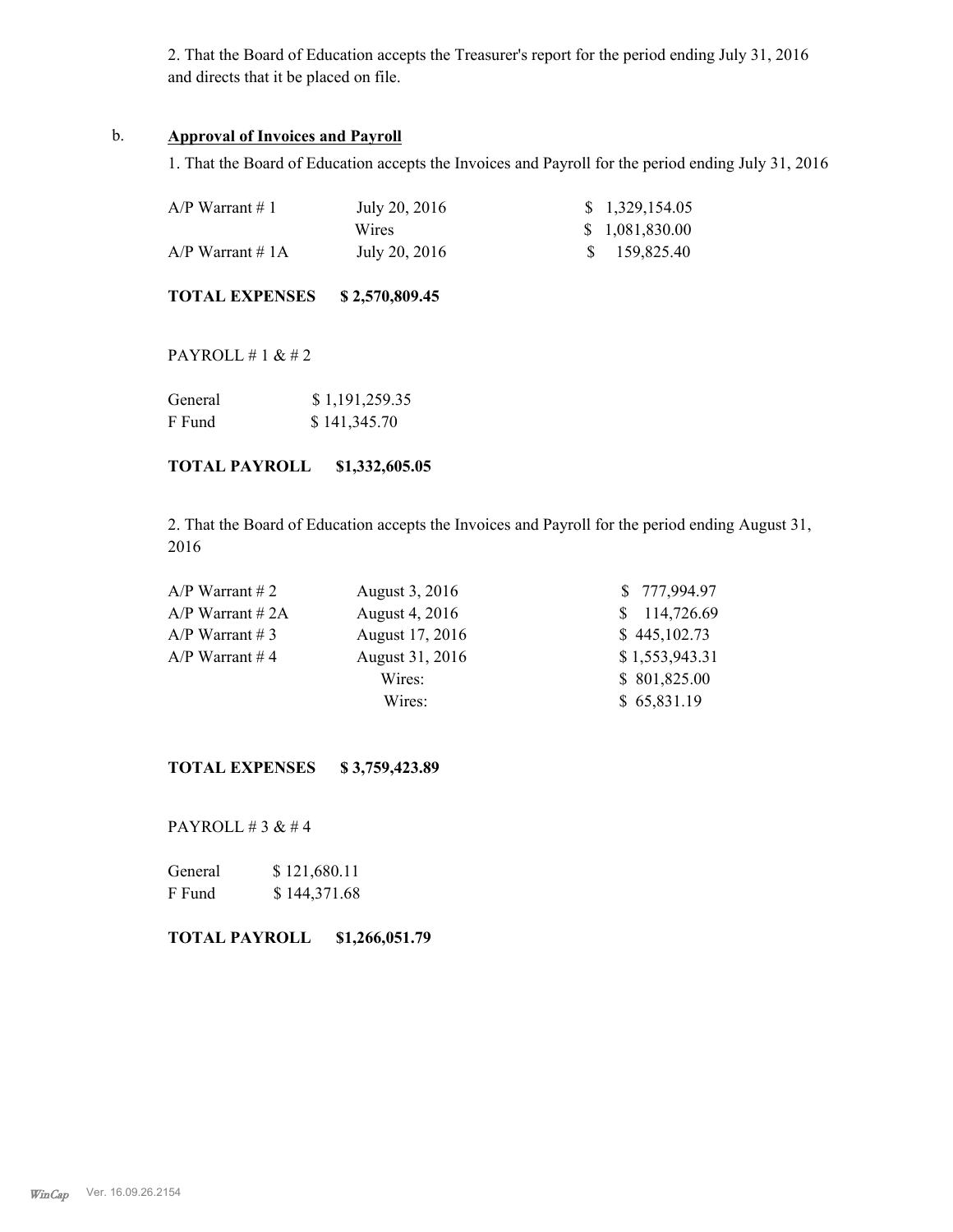# **K. Superintendent's Report**

Superintendent of Schools' Reports for 9/15/16 Presentations:

# 1. Principals Data Reports

The Superintendent stated that at the last Board Meeting, he gave a Data Report and the Board had many questions. He invited the principals from Hampton Street, Meadow Drive, Jackson Avenue and the Middle School to answer the questions and highlight all that is going on at their schools. Dr. Smith will present on the High School at the next Board Meeting. Dr. Nagler challenged the principals to present differently than at past Board Meetings. \*These presentations can be found on the District website on the Board of Education page, under "Presentations". The first presentation this evening was done jointly by Margarita Maravel and Dr. Sue Fleischmann.

"Hampton and Meadow Early Childhood Schools"

Life Long Learners: Margarita Maravel reported that there will be a focus on writing at both schools. Jodi DeSantis will be working with the teachers as a support. The students will also utilize Lego Story Starters. They use the Legos to build and then start to tell a story based upon what was built. This helps with students that have writer's block. Dr. Fleischmann added that this is helpful for the ELL and Special Ed students. Students at both schools will also be using Blue Bots and Kodable which are useful in coding with young students. Students will have Science Lab and there is now a full time science teacher.

Pursue Excellence: The Principals discussed events at the schools designed to build relationships with the families as well as the community. These events include: Global Gala, Pot Luck Dinner, Family Reading and Math Night and Meet Your I pad Night. The next areas discussed were NWEA Scores in ELA and Math. Margarita and Sue went over the scores together and found that in ELA, both schools had similar strengths and weaknesses. This will make it easier to work together to develop strategies for addressing weaknesses. In Math, it was found that there were some similarities but not as many as with ELA. Terms that will be worked on include: few, least, fewest, greatest, less and least. Dr. Fleischmann stated that the ELL students are growing and learning at a better rate than ever. Students in K and grade1 are growing and meeting targets at similar pace in ELA and Math; but in Grade 2 need to close gap in ELA and Math.

Student Mobility: the Principals displayed the numbers of students added, students who left and the percentages of change. It was explained that for students entering from November on, they need to not only acclimate, but also catch up academically. The reading teachers will meet with students and then talk to parents and the previous school if possible. They will identify challenges and develop a plan of action.

Strength of Character: The principals discussed opportunities for students to demonstrate strength of character including PTA Character Education assemblies, Flag Day, Special Persons Day, and Intramurals. Students also earn badges for being "Bucket Fillers".

Contribute Positively to a Global Society: The following is a list of some of the ways that students have contributed positively over the past year- Jump Rope for Heart, Pennies for Patients, Jake's Jammies, the Giving Tree, and the Book Fairies. Both principals expressed that this community is very generous.

Goals: The following are goals for each school- continue the high level of student engagement, encourage student choice and strengthening differentiation in instruction. The Action plans include before and after school programs, maximize instruction time, efficient scheduling and intervention blocks.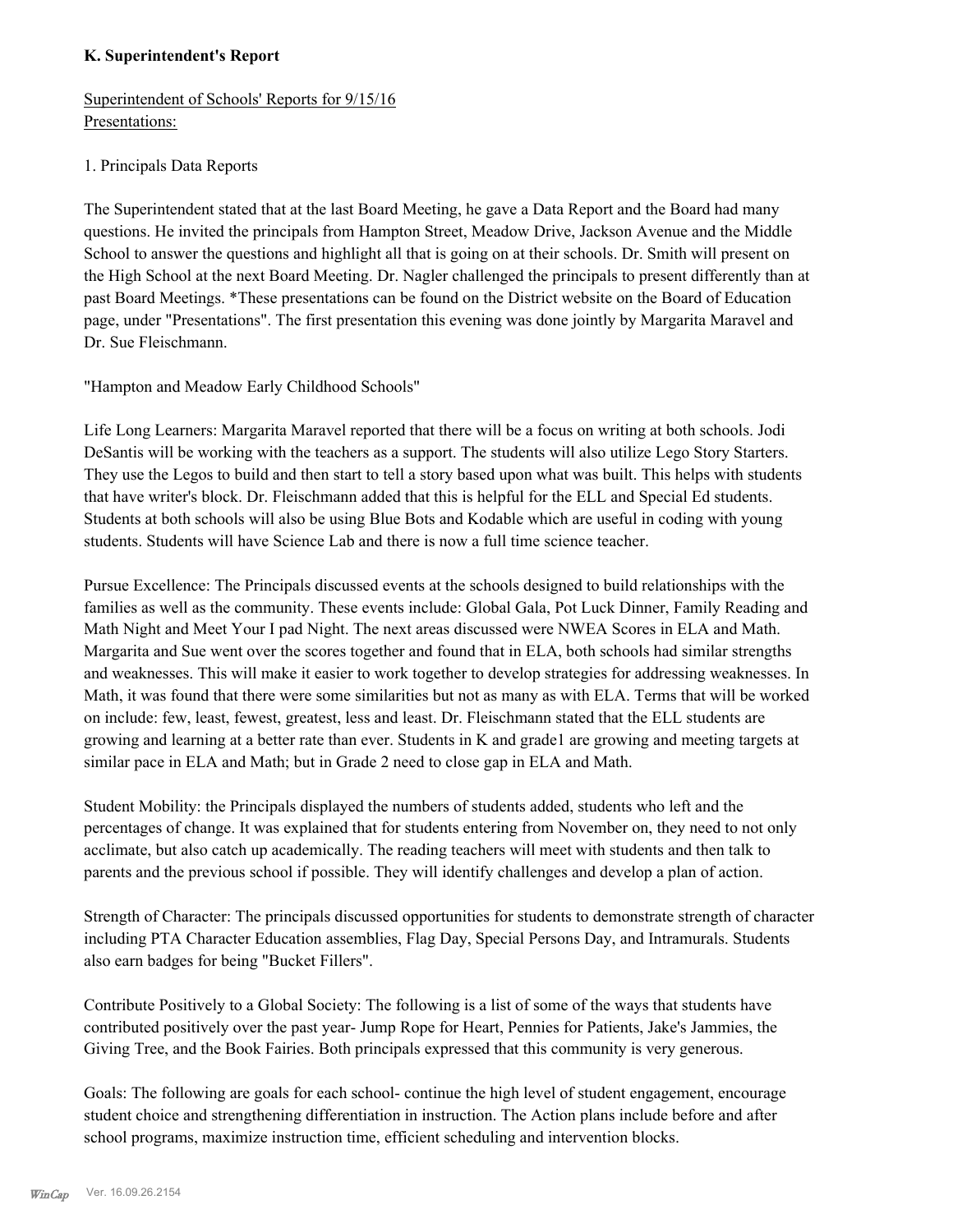Christine Napolitano stated it is apparent that student mobility is very challenging for the schools. She asked the principals to give examples of how they would help a first grade student entering after November from another country. Ms. Maravel stated that they would form a support group for new students and Reading Teachers would push-in to classrooms to support and help students. Dr. Fleischmann added that the ESL Teacher would take pictures throughout the building and put together a book to help the student become acclimated to the school.

"Jackson Avenue- How Do We Measure Up to Our Mission?"

The next presentation was by Dr. Janet Gonzalez- "Jackson Avenue- How do We Measure Up to Our Mission?". Dr. Gonzalez discussed how we draw conclusions about academic achievement. She made the comparison between doctors and teachers. Dr. Gonzalez explained that neither one looks at results of only one test. The teachers look at State scores, NWEA and eSpark to determine trends and patterns. Dr. Gonzalez reported that the third grade ELA scores increased from spring of 2015 to spring 2016. Also, in fourth grade, there was a 19% increase in scores from the same group the previous year. Dr. Gonzalez discussed what area in ELA they are working on this year. She stated that based upon the data it was found that informational writing is a need area. This area of need will be addressed through the following: students will learn to write more comprehensive pieces; the writing specialist will be providing support to all of the teachers and writing intervention will be incorporated into student programs. In Mathematics, Dr. Gonzalez reported that there was a decrease this year in the third grade scores. She added that there were ten new students during the school year. Those students are exempt from the ELA test but not the Math test. For the fourth grade, students showed a 2% increase from the previous year. In the area of Mathematics, the students in grades 3 and 4 are working on fractions. She stated that the plan to address this area includes: revising the math pace calendar, using an interdisciplinary approach and incoporating Mathspace and ST Math at Jackson Avenue.

Building Strength of Character: Dr. Gonzalez reported that they will be working on building wide themes throughout the year- "Respect is Blooming". There will be more opportunities for students to shine in the many academic clubs, social clubs and coding projects. Dr. Gonzalez discussed one of the ways that the students of Jackson Avenue contributed positively to a global society- UNICEF Walk for Water Event. This was a lesson in empathy for students. Finally, Dr. Gonzalez showed Jackson Avenue as Innovators and listed the many visitors and awards that the school had won.

Cheryl Lampasona commented that from her experience as a teacher, fractions are a big need area for her students as well. Christine Napolitano stated that she enjoys the format of the presentations this evening. She is happy to hear that following its success at the Middle School, Mathspace is being brought to Jackson Avenue. Dr. Nagler added that Mr. Tolipano will be able to teach staff how to use it effectively. Dr. Ballantyne commented that she is very happy to see that all schools will be addressing students writing skills.

"Mineola Middle School- Mission Driven and Data Informed"

The final presentation this evening is "Mineola Middle School- Mission Driven and Data Informed" by Andrew Casale, Principal and Amy Trojanowski, Assistant Principal. Dan Reardon, Dean of Discipline, is also present tonight.

Life-Long Learners: They presented how students are helped on the mission to become life-long learners at the Middle School by combining technology integration and project based learning. Mr. Casale reported that presently there are 100- 5th and 6th grade students that have elected to take Spanish during their lunch period (FLES). For this year, they have taken the Part 100 regulations to the 21st Century. In grade 5, students will work on Healthy lifestyles and implementing change. In 6th grade, the area of focus is "What is Art?'- fine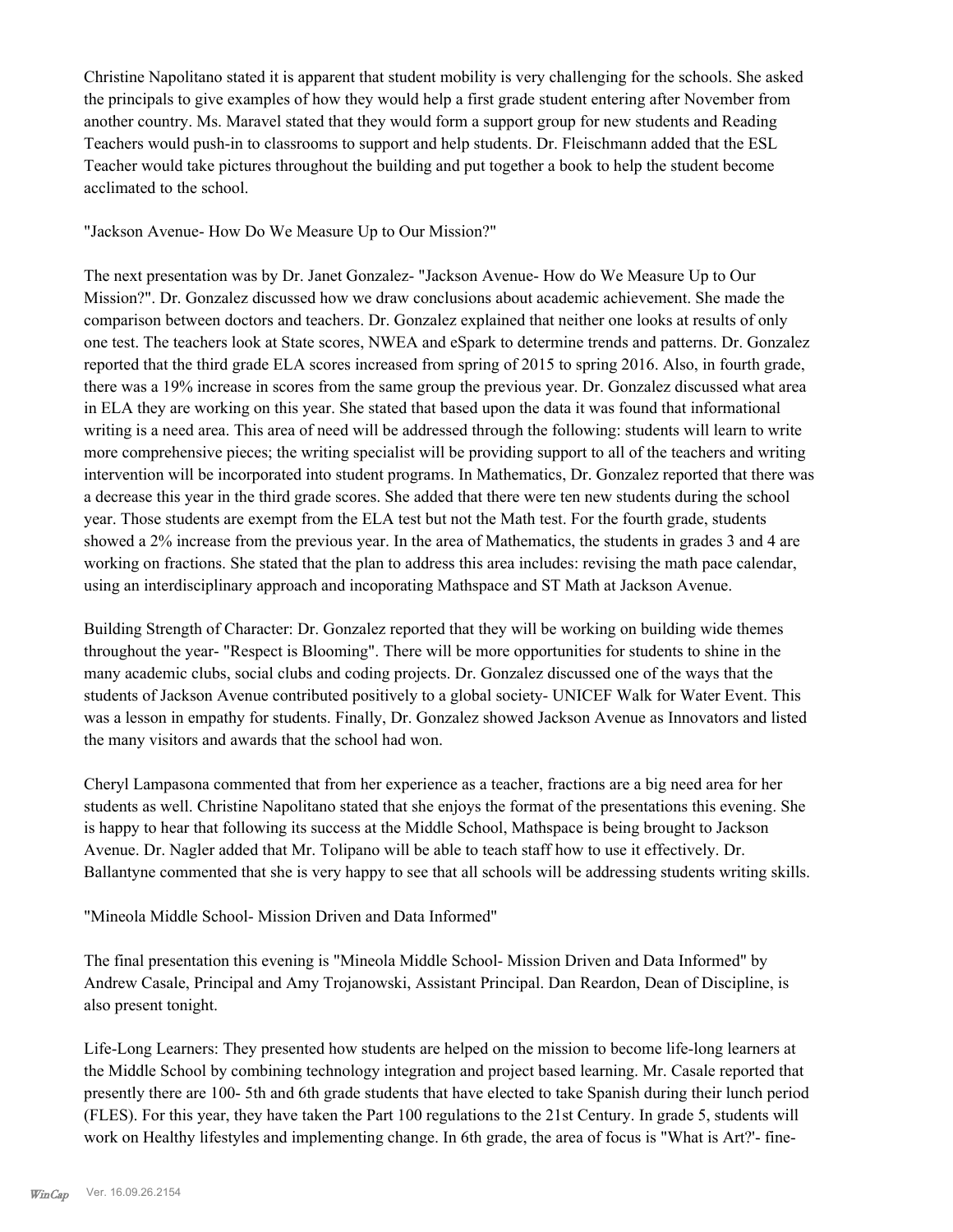junk -theater.

School-wide Data: the academic areas of focus for this year- 5th grade- Operations and Algebraic thinking and 6th and 7th grade- Geometry and Vocabulary acquisition and use. These areas will be addressed through data driven instruction which includes professional learning communities, instructional strategies and progress monitoring.

Pursuit of Excellence: Andrew Casale displayed some of the competitions that student at the Middle School took part in and awards received including: Kid Wind Project, Rube Goldberg competiton, kidOYO- Student Ambassador. It was reported that 67% of students at the Middle School play an instrument. Last spring, 399 students were involved in some capacity in the production of the Lion King, which had 3 sold out shows. The Middle School is a two time winner of the APPLE Distinguished School award. Over the past year, there have been many visitors to the school to see how technology is being used in the classrooms.

Strength of Character: The following are opportunities at the Middle School for learning and being acknowledged for strength of character: Pride Cards, digital badges, Student & Teacher Shout Outs, Pride Assemblies (Creating Imagining and Innovation, Persistence and Empathy and Understanding) and Habits of the Mind.

Contributing Positively to a Global Society: Pennies for Patients, E-Waste Collection (one scheduled for 10/28), Greenhouse, 16 Active Clubs, Community Action Clubs (food and clothes drives) and Event Planning Committee.

# What's New?

Fab Lab- designing, producing and maker's club Dual-Language Program-students receive academic instruction in both English and Spanish (starts in 5th grade) and the goal- Seal of Biliteracy on High School diploma Building on Library of Coding within curriculum- expanding the ELA and Math (kidOYO)

Looking Forward: Address focus areas through targeted instruction and a Instructional Inquiry Team

Comments by the Board: Nicole Matzer stated that she is very excited about this school year and all that is happening. She thanked the principals and all of the teachers. Christine Napolitano enjoyed the enthusiasm from each presenter this evening. She liked how the presentations were laid out. Ms. Napolitano would like to have updates from each school throughout the school year. Dr. Nagler thanked all of the principals for coming tonight and presenting. He pointed out that each presentation went through the mission and reported how it is going. Each school has its strengths and weaknesses and each has a plan for addressing them. He thanked the Board for making the resources available and for their vision of the path for the District.

# Superintendent Comments

The Superintendent had no additional comments this evening; but stated that he was in need of an Executive Session this evening.

# **L. Public Comments**

Christine Napolitano opened the floor to public comment, however there were none this evening.